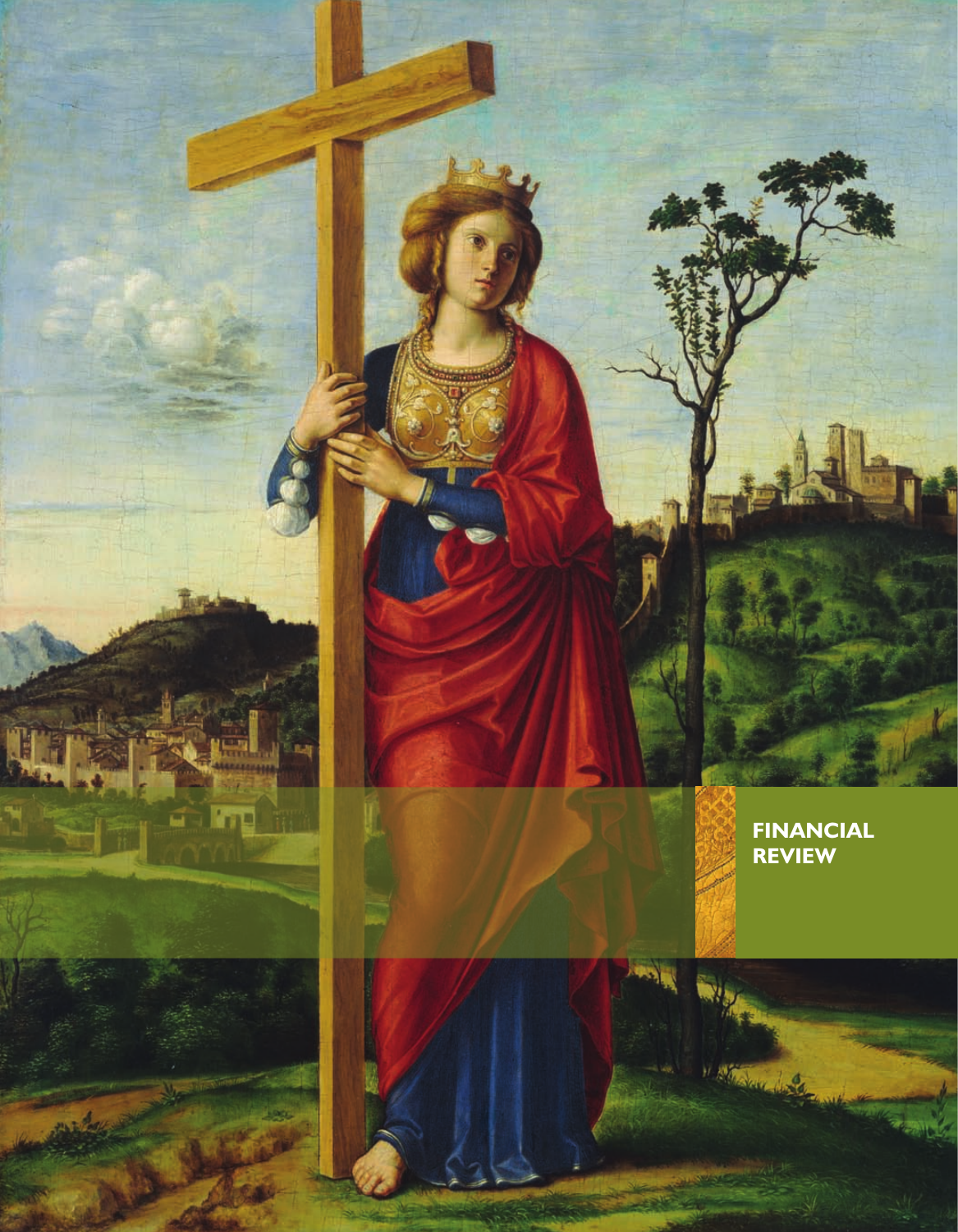

The Board of Trustees Samuel H. Kress Foundation

We have audited the accompanying financial statements of the Samuel H. Kress Foundation (a nonprofit organization), which comprise the statements of financial position as of June 30, 2013 and 2012, and the related statements of activities and cash flows for the years then ended, and the related notes to the financial statements.

#### *Manangement's Responsibility for the Financial Statements*

Management is responsible for the preparation and fair presentation of these financial statements in accordance with accounting principles generally accepted in the United States of America; this includes the design, implementation, and maintenance of internal control relevant to the preparation and fair presentation of financial statements that are free from material misstatement, whether due to fraud or error.

#### *Auditor's Responsibility*

Our responsibility is to express an opinion on these financial statements based on our audit. We conducted our audit in accordance with auditing standards generally accepted in the United States of America. Those standards require that we plan and perform the audit to obtain reasonable assurance about whether the financial statements are free of material misstatement.

An audit involves performing procedures to obtain audit evidence about the amounts and disclosures in the financial statements. The procedures selected depend on the auditor's judgment, including the assessment of the risks of material misstatement of the financial statements, whether due to fraud or error. In making those risk assessments, the auditor considers internal control relevant to the entity's preparation and fair presentation of the financial statements in order to design audit procedures that are appropriate in the circumstances, but not for the purpose of expressing an opinion on the effectiveness of the entity's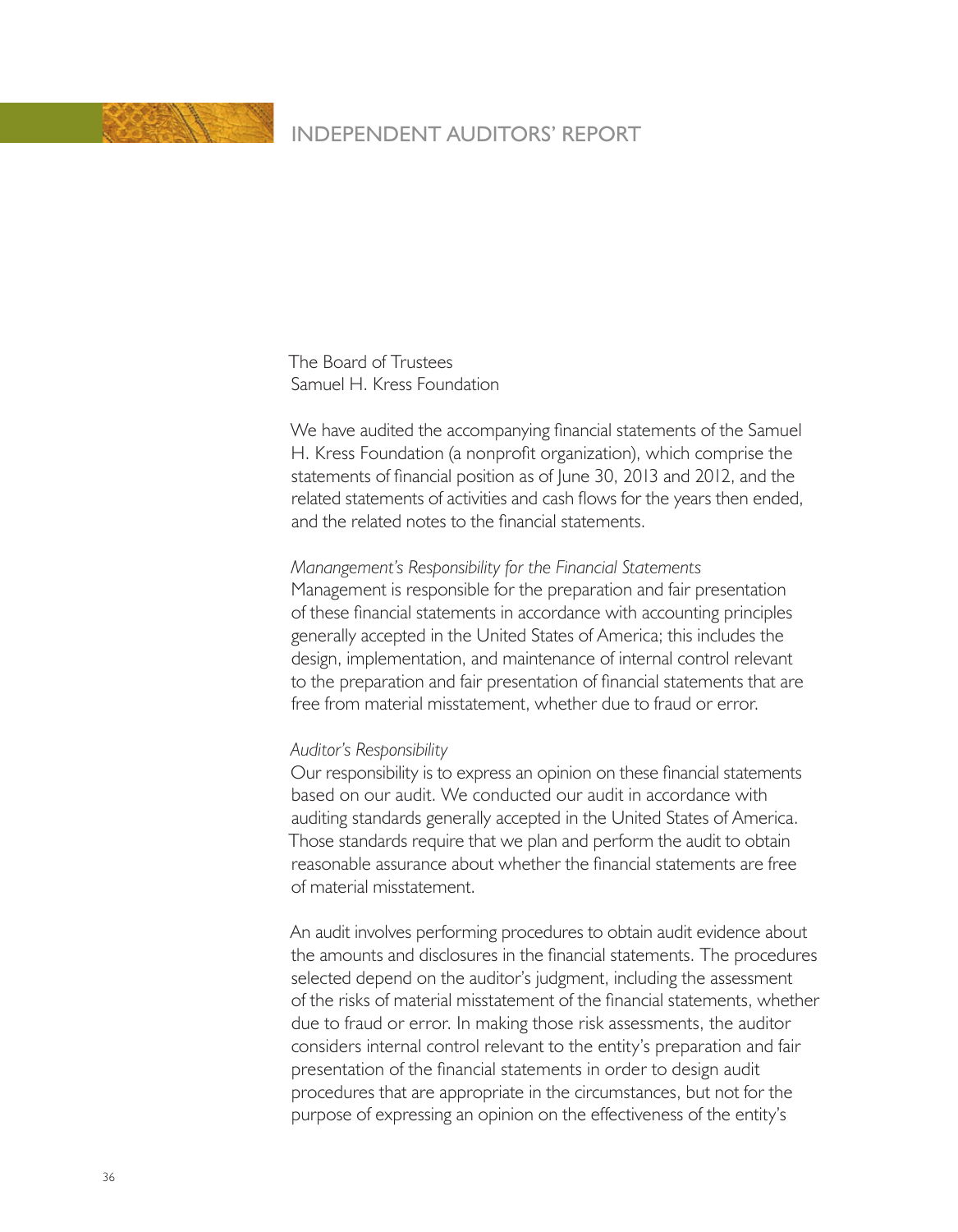internal control. Accordingly, we express no such opinion. An audit also includes evaluating the appropriateness of accounting policies used and the reasonableness of significant accounting estimates made by management, as well as evaluating the overall presentation of the financial statements.

We believe that the audit evidence we have obtained is sufficient and appropriate to provide a basis for our audit opinion.

#### *Opinion*

In our opinion, the financial statements referred to above present fairly, in all material respects, the financial position of the Samuel H. Kress Foundation as of June 30, 2013 and 2012, and the changes in net assets and cash flows for the years then ended in accordance with accounting principles generally accepted in the United States of America.

Repectfully submitted,

Omen (f. Flanapon + lo.<br>October 22, 2013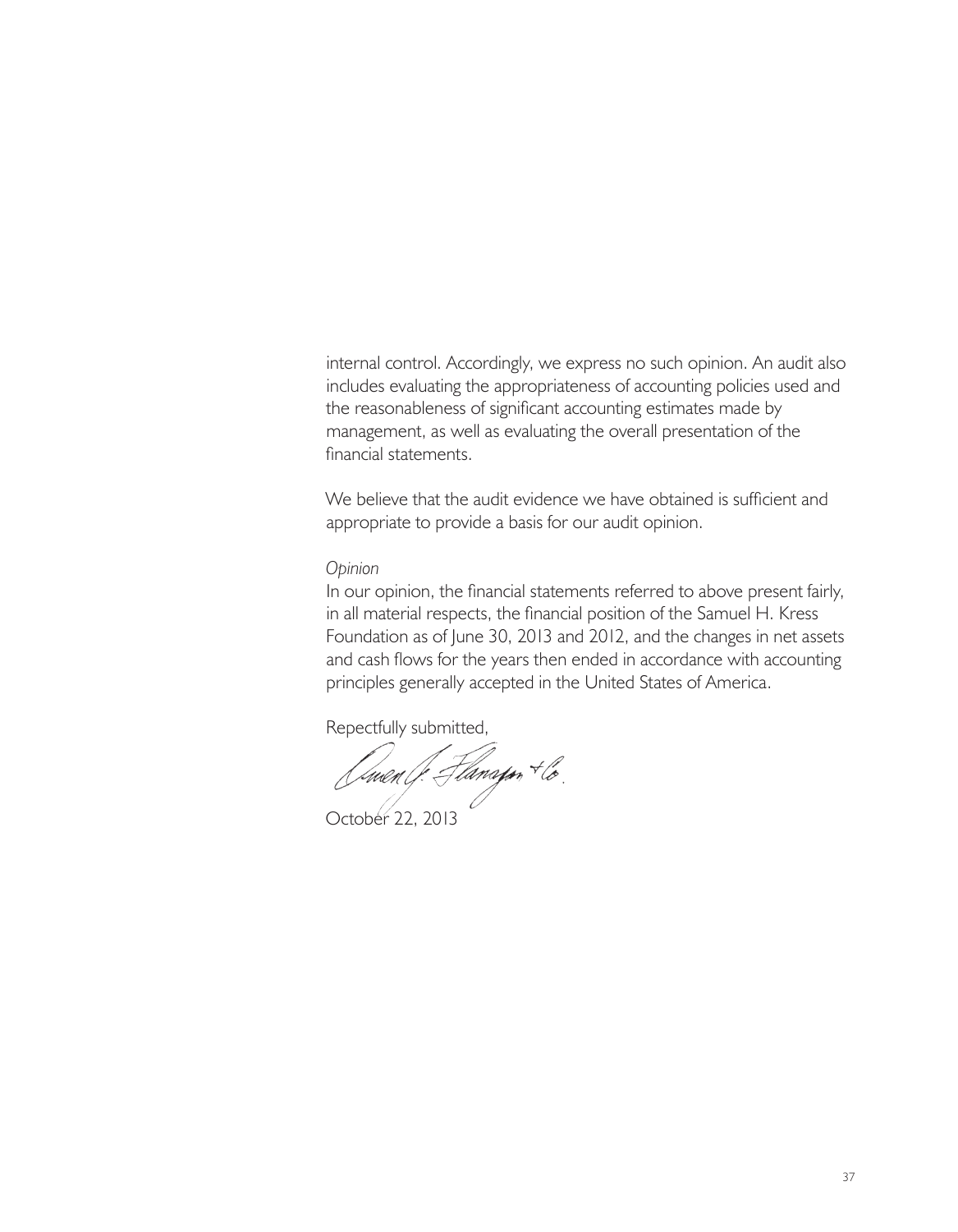# STATEMENTS OF FINANCIAL POSITION

Samuel H. Kress Foundation June 30, 2013 and 2012

|                                            | 2013             | 2012         |
|--------------------------------------------|------------------|--------------|
| <b>Assets</b>                              |                  |              |
| Investments                                | \$82,300,194     | \$76,958,686 |
| Operating cash                             | 165,133          | 291,417      |
| Accrued interest and dividends receivable  | 14,438           | 27,102       |
| Prepaid taxes and other assets             | 22,082           | 51,564       |
| Property and equipment, net of accumulated |                  |              |
| depreciation                               | 1,355,066        | 1,399,840    |
| <b>Total Assets</b>                        | \$83,856,913     | \$78,728,609 |
|                                            |                  |              |
| <b>Liabilities and Net Assets</b>          |                  |              |
| Liabilities                                |                  |              |
| Grants payable                             | 2,152,347<br>\$. | \$3,876,016  |
| Accounts payable and accrued expenses      | 95,536           | 114,037      |
| Deferred Federal excise tax payable        | 57,000           |              |
| <b>Total Liabilities</b>                   | 2,304,883        | 3,990,053    |
| Unrestricted Net Assets                    | 81,552,030       | 74,738,556   |
| Total Liabilities and Net Assets           | \$83,856,913     | \$78,728,609 |

See Accompanying Notes to Financial Statements.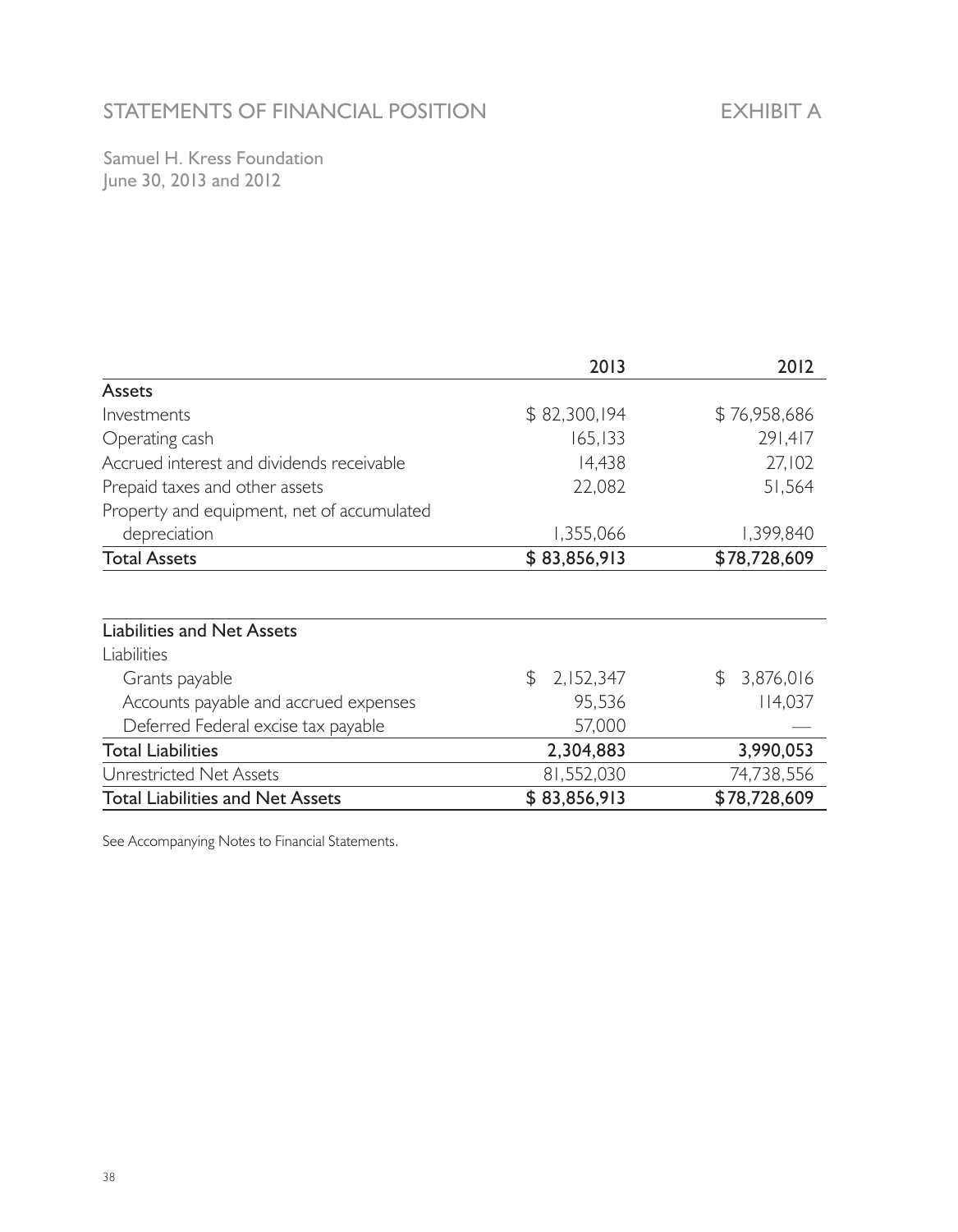## STATEMENTS OF ACTIVITIES

Samuel H. Kress Foundation Years Ended June 30, 2013 and 2012

|                                          | 2013         | 2012          |
|------------------------------------------|--------------|---------------|
| Revenue                                  |              |               |
| Interest                                 | \$<br>298    | \$<br>457     |
| <b>Dividends</b>                         | 1,202,634    | 1,166,151     |
|                                          | 1,202,932    | 1,166,608     |
| Less: Direct investment expenses         |              |               |
| Investment management and custodian fees | 1,099,634    | 913,376       |
| Federal excise taxes                     | 62,716       | 7,752         |
| Foreign withholding taxes                | 640          | 966           |
|                                          | 1,162,999    | 922,094       |
| Net Revenue                              | 39,933       | 244,514       |
|                                          |              |               |
| <b>Grants and Expenses</b>               |              |               |
| Grants authorized                        | 2,363,163    | 3,041,594     |
| Foundation directed projects             | 54,442       | 5,000         |
| Grants management and administrative     | 1,365,280    | 1,294,115     |
| <b>Total Grants and Expenses</b>         | 3,782,885    | 4,340,709     |
| Change in Net Assets before (Loss)       |              |               |
| on Investments                           | (3,742,952)  | (4,096,195)   |
| Net Gain (Loss) on Investments           | 10,566,426   | (5,342,655)   |
| <b>CHANGE IN NET ASSETS</b>              | 6,813,474    | (9, 438, 850) |
| Net Assets, beginning of year            | 74,738,556   | 84, 177, 406  |
| NET ASSETS, END OF YEAR                  | \$81,552,030 | \$74,738,556  |

See Accompanying Notes to Financial Statements.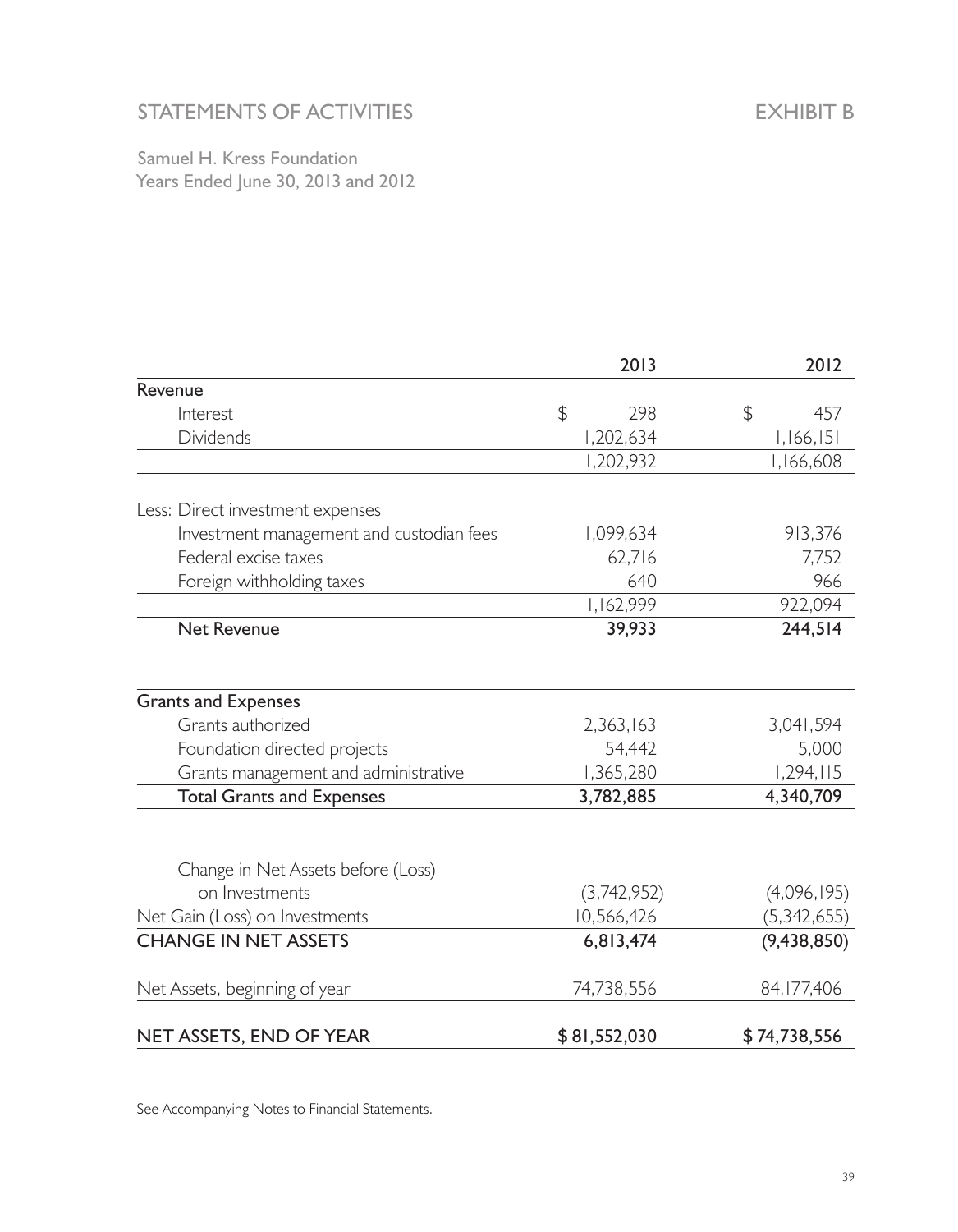# STATEMENTS OF CASH FLOWS

EXHIBIT C

Samuel H. Kress Foundation Years Ended June 30, 2013 and 2012

|                                                  | 2013            | 2012           |
|--------------------------------------------------|-----------------|----------------|
| Cash Flows Provided (Used)                       |                 |                |
| From Operating Activities:                       |                 |                |
| Change in Net Assets for Year                    | \$<br>6,813,474 | \$ (9,438,850) |
| Adjustments to reconcile change in net assets to |                 |                |
| net cash used by operating activities:           |                 |                |
| Depreciation                                     | 107,371         | 105,288        |
| Net realized gain on investments                 | (5,021,982)     | (1, 821, 013)  |
| Change in unrealized appreciation                | (5, 591, 444)   | 7,253,918      |
| (Increase) decrease in assets:                   |                 |                |
| Accrued interest and dividends receivable        | 12,664          | 15,577         |
| Prepaid taxes and other assets                   | 29,482          | (2,635)        |
| Increase (decrease) in liabilities:              |                 |                |
| Grants payable                                   | (1,732,669)     | (861,733)      |
| Accounts payable and accrued expenses            | (18, 501)       | (40, 786)      |
| Deferred Federal excise tax payable              | 57,000          | (90, 250)      |
|                                                  |                 |                |
| Net Cash Used by Operating Activities            | (5, 335, 605)   | (4,880,484)    |
| From Investing Activities:                       |                 |                |
| Proceeds from sale of investments                | 72,666,254      | 57,405,253     |
| Purchases of investments                         | (67, 394, 336)  | (52, 527, 150) |
| Additions to property and equipment              | (62, 597)       | (36, 662)      |
|                                                  |                 |                |
| Net Cash Provided by Investing Activities        | 5,209,321       | 4,841,481      |
| Net decrease in cash                             | (126, 284)      | (39,003)       |
| Cash, Beginning of Year                          | 291,417         | 330,420        |
| Cash, End of Year                                | \$<br>165,133   | \$<br>291,417  |
|                                                  |                 |                |
| Supplemental Disclosure:                         |                 |                |
| Cash paid for Federal Excise Tax                 | 31,000<br>\$    | \$<br>7,000    |

See Accompanying Notes to Financial Statements.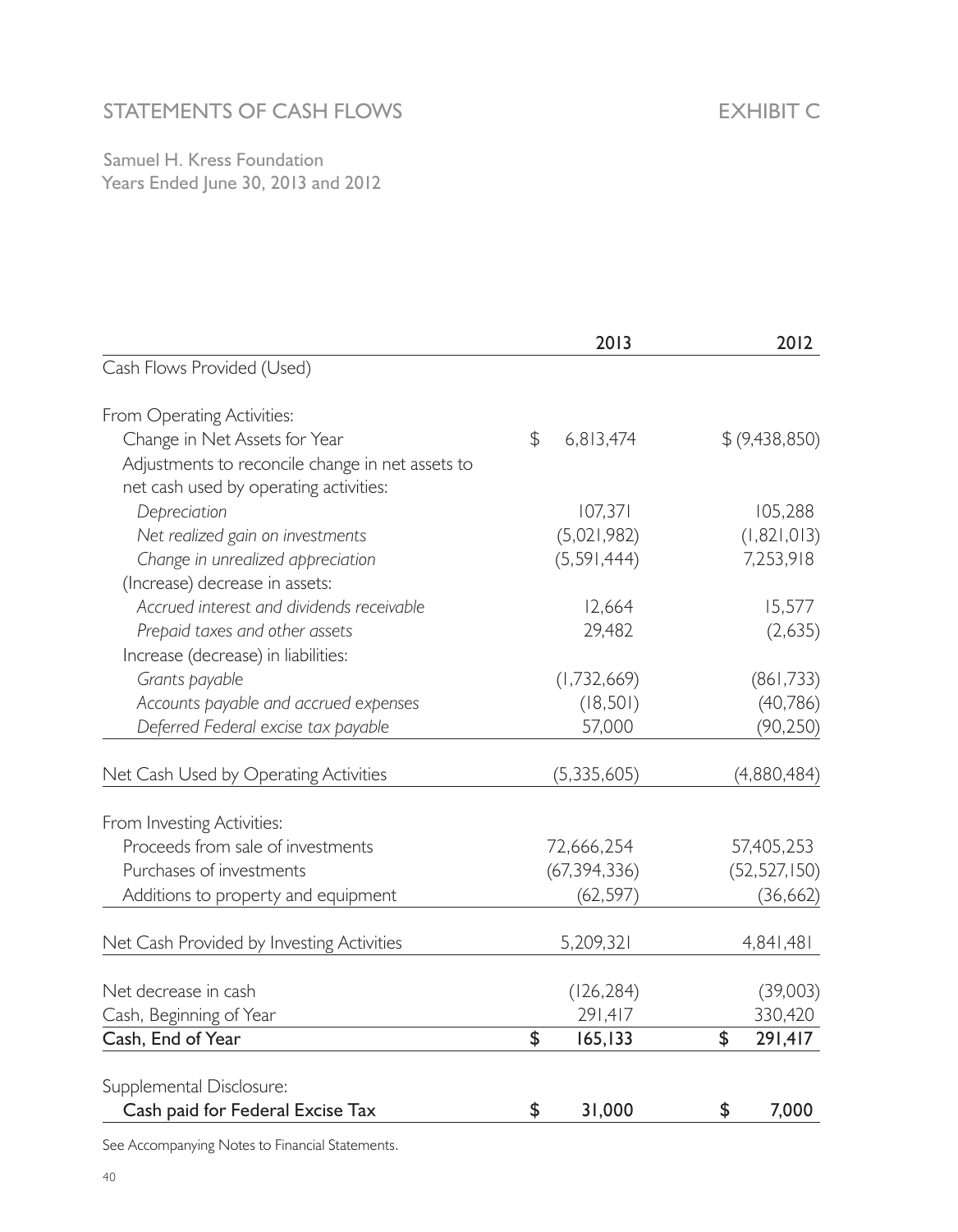## NOTES TO FINANCIAL STATEMENTS

## EXHIBIT D

Samuel H. Kress Foundation June 30, 2013

#### NOTE 1 **Organization**

The Samuel H. Kress Foundation ("the Foundation") was established on March 6, 1929 by Samuel H. Kress. The Foundation is incorporated in the State of New York for the purpose of promoting the moral, physical and mental well-being and progress of the human race, using or creating such means or agencies as from time to time the Trustees shall deem expedient to accomplish such purpose.

# NOTE 2 Accounting Policies

Summary of Significant accrual basis of accounting. The financial statements of the Foundation have been prepared on the

#### *Operating Cash*

For purposes of cash flows, cash consists of checking accounts.

#### *Investments*

Investments in marketable securities are valued at quoted market prices. Investments in alternative investment funds are ordinarily valued at the most recent estimate determined by the investment manager or agents based upon the valuation reported by the Fund Administrators in accordance with the policies established by the relevant funds. As a general matter, the fair value of the Foundation's investment in these funds will represent the amount that the Foundation could reasonably expect to receive from the fund if the Foundation's interests were redeemed at the time of valuation, based upon the information reasonably available at the time the valuation was made.

Valuations provided by these funds may be based upon estimated or unaudited reports, and may be subject to later adjustment or revision. Any such adjustments or revision will either increase or decrease the net asset value of the Foundation at the time the Foundation is provided with the information regarding the adjustment. The Foundation does not expect to restate its previous net asset values to reflect an adjustment or revision by these funds.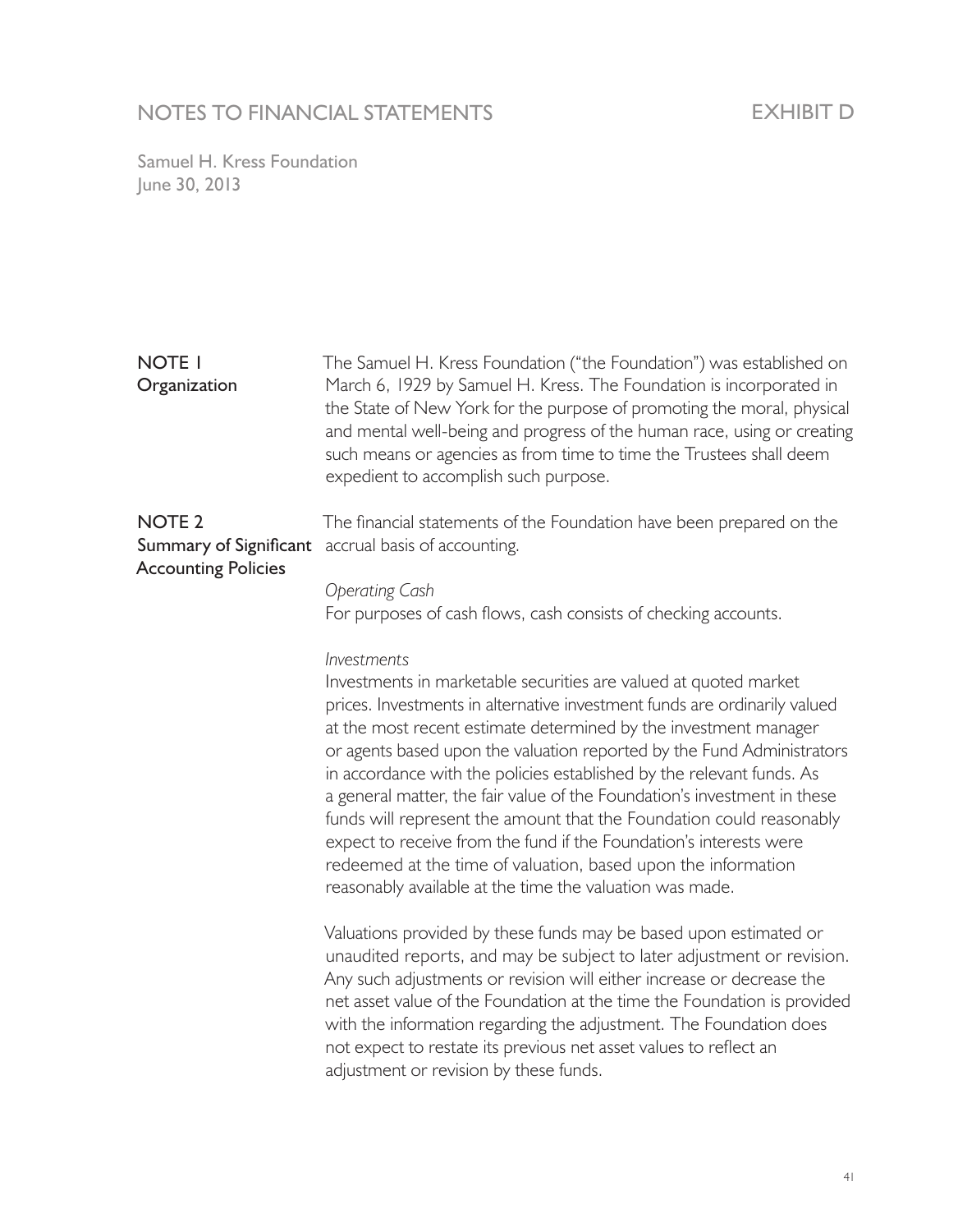Realized gains and losses from the sale of securities are determined by comparison of cost to proceeds and are determined under the first-in, first-out method.

#### *Property and Equipment*

Property and equipment are recorded at cost and are depreciated using the straight-line method over their estimated useful lives, building – 35 years, building fixtures – 5 to 15 years, office furniture and equipment  $-5$  to 10 years.

#### *Grants*

The Foundation records grants as expenses and liabilities at the time each grant is authorized by the Trustees and the recipient has been notified or the program is announced to the public. Grants are payable to the grantee according to the terms established by the Trustees and may be subject to routine performance requirements by the grantee.

#### *Use of Estimates*

The preparation of financial statements in conformity with accounting principles generally accepted in the United States of America requires management to make estimates and assumptions that affect the amounts reported in the financial statements. Actual results could differ from these estimates. The estimates are not material in the aggregate.

#### *Subsequent Events*

*Fair Value Measurements of Investments*

In connection with the preparation of the financial statements the Foundation evaluated subsequent events after the balance sheet date of June 30, 2013 through October 22, 2013, which was the date the financial statements were available to be issued.

#### NOTE 3 Investments

Investments are carried at fair value based on quoted market prices. The Samuel H. Kress Foundation follows Financial Accounting Standards Board (FASB) guidance on *Fair Value Measurements* which defines fair value and establishes a fair value hierarchy organized into three levels based upon the input assumptions used in pricing assets. Level 1 inputs have the highest reliability and are related to assets with unadjusted quoted prices in active markets. Level 2 inputs relate to assets with other than quoted prices in active markets which may include quoted prices for similar assets or liabilities or other inputs which can be corroborated by observable market data. Level 3 inputs are unobservable inputs and are used to the extent that observable inputs do not exist.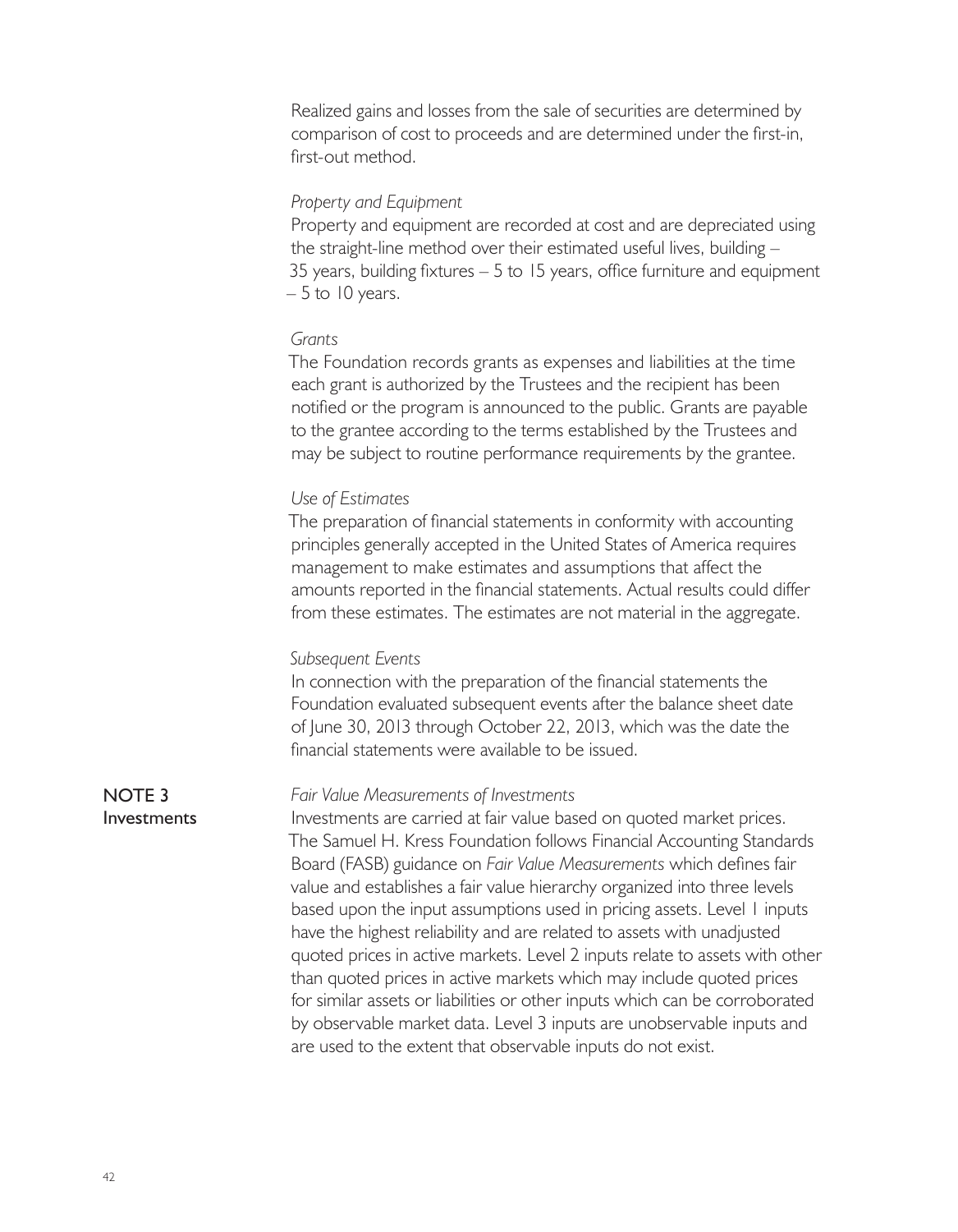A summary of investments is as follows:

|                             |                | 2013            |                  | 2012            |
|-----------------------------|----------------|-----------------|------------------|-----------------|
|                             | Cost           | Fair Value      | Cost             | Fair Value      |
| Short-term cash investments | 2,109,132<br>S | 2,109,132<br>\$ | 4,631,829<br>\$  | \$<br>4,631,829 |
| Common stocks               |                |                 |                  |                 |
| Financials                  | 2,680,477      | 2,891,745       | 3,899,270        | 3,494,276       |
| Information technology      | 4,428,006      | 5,054,608       | 4,671,778        | 5,252,373       |
| Industrials                 | 1,753,097      | 1,976,613       | 2,394,958        | 2,446,061       |
| Consumer discretionary      | 2,515,016      | 2,693,088       | 3,184,403        | 3,581,510       |
| Other                       | 6,369,184      | 7,087,901       | 6,584,699        | 7,112,652       |
| Small capital equity funds  | 3,000,000      | 3,148,164       |                  |                 |
| Large capital equity funds  | 10,041,683     | 10,395,876      |                  |                 |
| International equity funds  | 21,380,289     | 22,235,708      | 33,727,500       | 28,509,778      |
| International bond funds    | 3,941,085      | 3,739,269       |                  |                 |
| Fixed income funds          | 3,905,919      | 3,874,359       | 10,179,953       | 10,068,394      |
| Emerging market funds       | 6,023,967      | 5,574,043       |                  |                 |
| Hedge funds                 | 11,535,120     | 11,752,483      | 181,026          | 365,723         |
| Multi Asset funds           |                |                 | 10,250,657       | 11,502,047      |
|                             | 79,682,975     | 82,532,989      | 79,706,073       | 76,964,643      |
| Net receivable for          |                |                 |                  |                 |
| pending trades              | (232, 795)     | (232, 795)      | (5,957)          | (5,957)         |
|                             | \$79,450,180   | \$82,300,194    | 79,700,116<br>\$ | \$76,958,686    |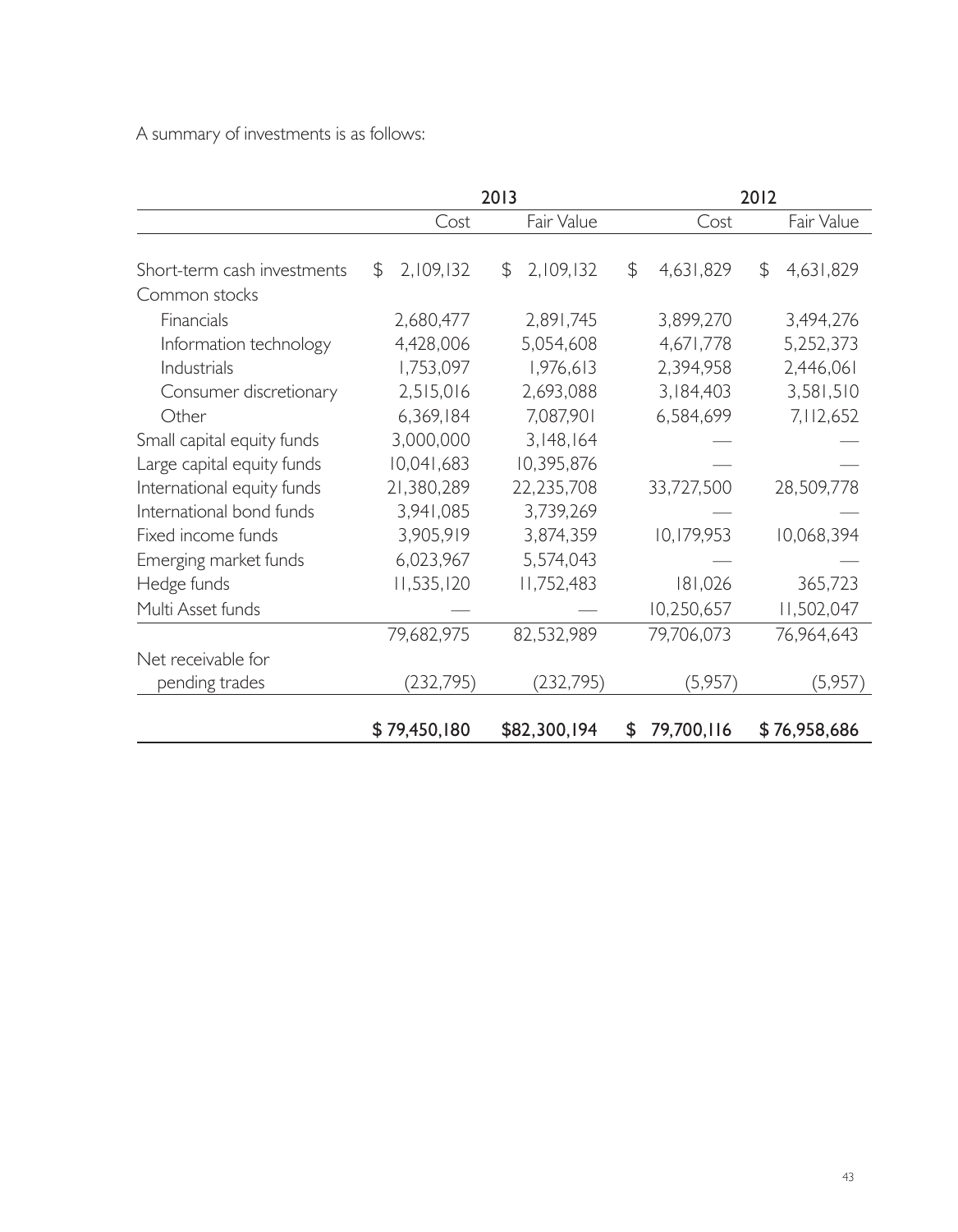|                             |     |                                                                   |                                        |                |                                      | 2013            |
|-----------------------------|-----|-------------------------------------------------------------------|----------------------------------------|----------------|--------------------------------------|-----------------|
|                             |     | Quoted prices in<br>Active Markets for<br><b>Identical Assets</b> | Significant Other<br>Observable Assets |                | Significant Unob-<br>servable Inputs |                 |
| Description                 |     | Level I                                                           | Level 2                                |                | Level 3                              | Total           |
| Short-term cash investments | \$. | 1,876,337                                                         | \$                                     | $\mathfrak{P}$ |                                      | \$<br>1,876,337 |
| Common stocks               |     | 19,703,955                                                        |                                        |                |                                      | 19,703,955      |
| Small capital equity funds  |     | 3,148,164                                                         |                                        |                |                                      | 3,148,164       |
| Large capital equity funds  |     | 10,395,876                                                        |                                        |                |                                      | 10,395,876      |
| International equity funds  |     |                                                                   | 19,806,608                             |                | 2,429,100                            | 22,235,708      |
| International bond funds    |     |                                                                   | 3,739,269                              |                |                                      | 3,739,269       |
| Fixed income funds          |     | 3,874,359                                                         |                                        |                |                                      | 3,874,359       |
| Emerging market funds       |     | 5,574,043                                                         |                                        |                |                                      | 5,574,043       |
| Hedge funds                 |     |                                                                   | 2,038,811                              |                | 9,713,672                            | 11,752,483      |
|                             |     |                                                                   |                                        |                |                                      |                 |
|                             |     | \$44,572,734                                                      | \$25,584,688                           | S              | 12, 142, 772                         | \$82,300,194    |

The following are major categories of investments measured at estimated fair value as of June 30:

|                             | Quoted prices in<br>Active Markets for<br><b>Identical Assets</b> | Significant Other<br>Observable Assets | Significant Unob-<br>servable Inputs |                 |
|-----------------------------|-------------------------------------------------------------------|----------------------------------------|--------------------------------------|-----------------|
| Description                 | Level I                                                           | Level 2                                | Level 3                              | Total           |
| Short-term cash investments | \$4,625,872                                                       | \$                                     | \$                                   | 4,625,872<br>\$ |
| Common stocks and bonds     | 21,886,872                                                        |                                        |                                      | 21,886,872      |
| International equity funds  | 15,030,104                                                        | 13,479,674                             |                                      | 28,509,778      |
| Fixed income funds          | 10,068,394                                                        |                                        |                                      | 10,068,394      |
| Hedge funds                 |                                                                   |                                        | 365,723                              | 365,723         |
| Multi Asset funds           |                                                                   | 11,502,047                             |                                      | 11,502,047      |
|                             | \$51,611,242                                                      | \$24,981,721                           | 365,723<br>S                         | \$76,958,686    |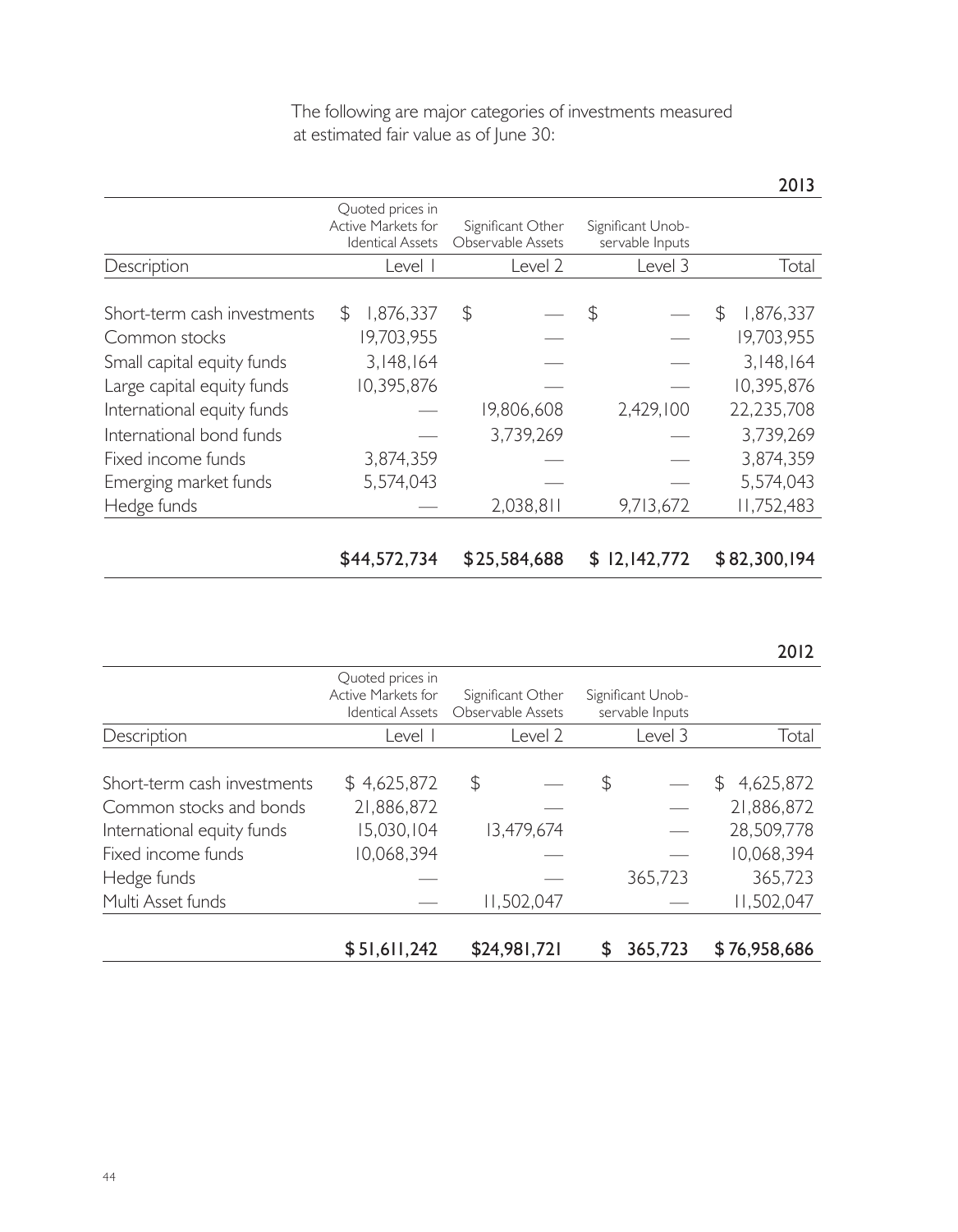|                                                   |                                      |               | 2013        |               |    | 2012        |
|---------------------------------------------------|--------------------------------------|---------------|-------------|---------------|----|-------------|
|                                                   | International<br><b>Equity Funds</b> |               | Hedge Funds | Total         |    | Hedge Funds |
| Beginning Balance                                 | \$                                   | $\frac{1}{2}$ | 365.723     | \$<br>365,723 | \$ | 1,230,651   |
| Realized gains and losses<br>reported in income   |                                      |               | 237,310     | 237,310       |    | 382,925     |
| Unrealized gains and losses<br>reported in income | (70, 900)                            |               | (6, 144)    | (77,044)      |    | (172, 483)  |
| Purchases                                         | 2,500,000                            |               | 9,500,000   | 12,000,000    |    |             |
| Sales and settlements                             |                                      |               | (382, 217)  | (383, 217)    |    | (1,075,370) |
| <b>Ending Balance</b>                             | \$2,429,100                          | S             | 9,713,672   | \$12,142,772  | S  | 365,723     |

The following is a reconciliation of the beginning and ending balances for assets and liabilities measured at fair value:

Information regarding the liquidity of alternative investments valued at the NAV per share or equivalent at June 30, 2013 is as follows:

|                                | Fair Value   | Unfunded<br>Commitments | Redemption<br>Frequency | Redemption<br>Notice |
|--------------------------------|--------------|-------------------------|-------------------------|----------------------|
| International equity funds (a) | \$22,235,708 |                         | Monthly-Quarterly       |                      |
|                                |              |                         |                         | $6 - 95$ days        |
| International bond funds (b)   | 3,739,269    |                         | Monthly                 | 10 days              |
| Hedge funds (c)                | 11,752,483   |                         | Quarterly               | 45-90 days           |
|                                | \$37,727,460 |                         |                         |                      |

\*Two hedge funds held at June 30, 2013 are illiquid. These two funds make distributions at the managers discretion as underlying assests are sold. Distributions from these two funds began in December 2010.

(a) International equity funds consists of three investments which focus on long-term growth through investing in diversified portfolios of equity securities of companies outside the United States.

(b) International bond funds consist of one investment which focuses on achieving favorable returns from a globally diversified portfolio of debt or debt-like securities.

(c) Hedge funds consists of six investments which all seek to preserve and grow capital through different combinations of long and short investments in different foreign and domestic equity sectors.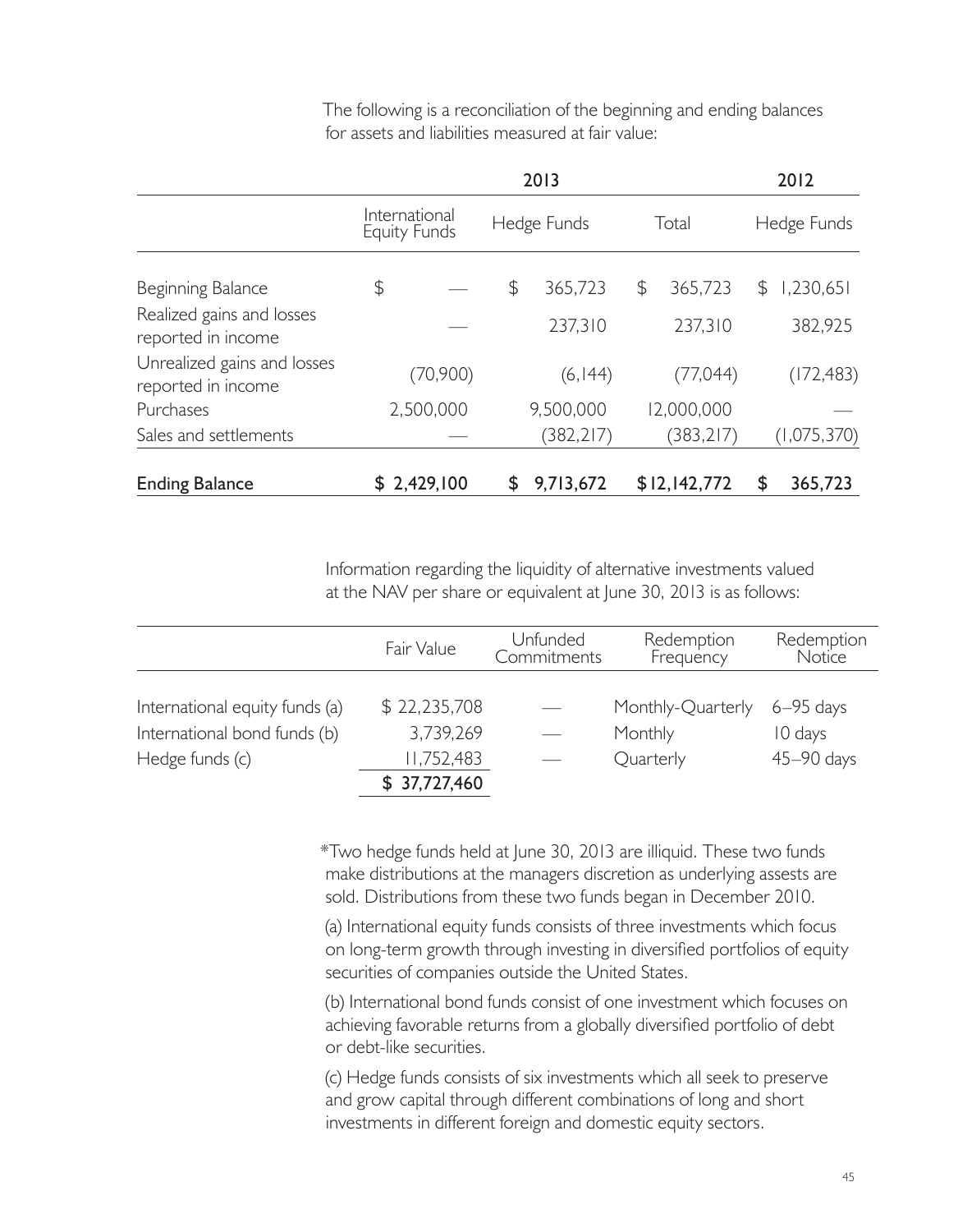The following is a summary of the net gain (loss) on investments:

## NOTE 4 Net Gain (Loss) on Investments

| Realized gains on sale<br>of investments<br>Net change in unrealized appreciation | 5,021,982<br>5,591,444 | \$1,821,031<br>(7, 253, 918) |
|-----------------------------------------------------------------------------------|------------------------|------------------------------|
| Deferred Federal excise (tax) recovery                                            | (57,000)               | 90,250                       |
| Net Gain (Loss) on Investments                                                    | \$10,556,426           | \$(5,342,655)                |

2013 2012

NOTE 5 Property and Equipment

Property and equipment consists of the following:

|                                    | 2013          | 2012          |
|------------------------------------|---------------|---------------|
|                                    |               |               |
| Land                               | 500,000<br>ß. | 500,000<br>S. |
| <b>Building</b>                    | 2,804,558     | 2,804,558     |
| Furniture, fixtures, and equipment | 727.134       | 676,914       |
|                                    | 4,031,692     | 3,981,472     |
| Less: Accumulated depreciation     | 2,676,626     | 2,581,632     |
|                                    |               |               |
| Net Property and Equipment         | \$1,355,066   | \$1,399,840   |

Depreciation expense for 2013 and 2012 was \$107,371 and \$105,288, respectively.

## NOTE 6 Grants Payable

The Foundation estimates that all of its grants payable commitments will be paid in the coming year. A reconciliation of grants payable is as follows:

|                                                                                                       | 2013                     | 2012                     |
|-------------------------------------------------------------------------------------------------------|--------------------------|--------------------------|
| Grants payable, July 1<br>Grants approved                                                             | \$3,876,016<br>2,427,701 | \$4,737,749<br>3,144,683 |
| Grants paid, net of refunds of \$24,929<br>and \$72,150 in fiscal year 2013 and<br>2012, respectively | (4,086,832)              | (3,903,327)              |
| Decrease in discount to present value                                                                 | (64, 538)                | (103,089)                |
| Grants payable, June 30                                                                               | \$2,152,347              | \$3,876,016              |